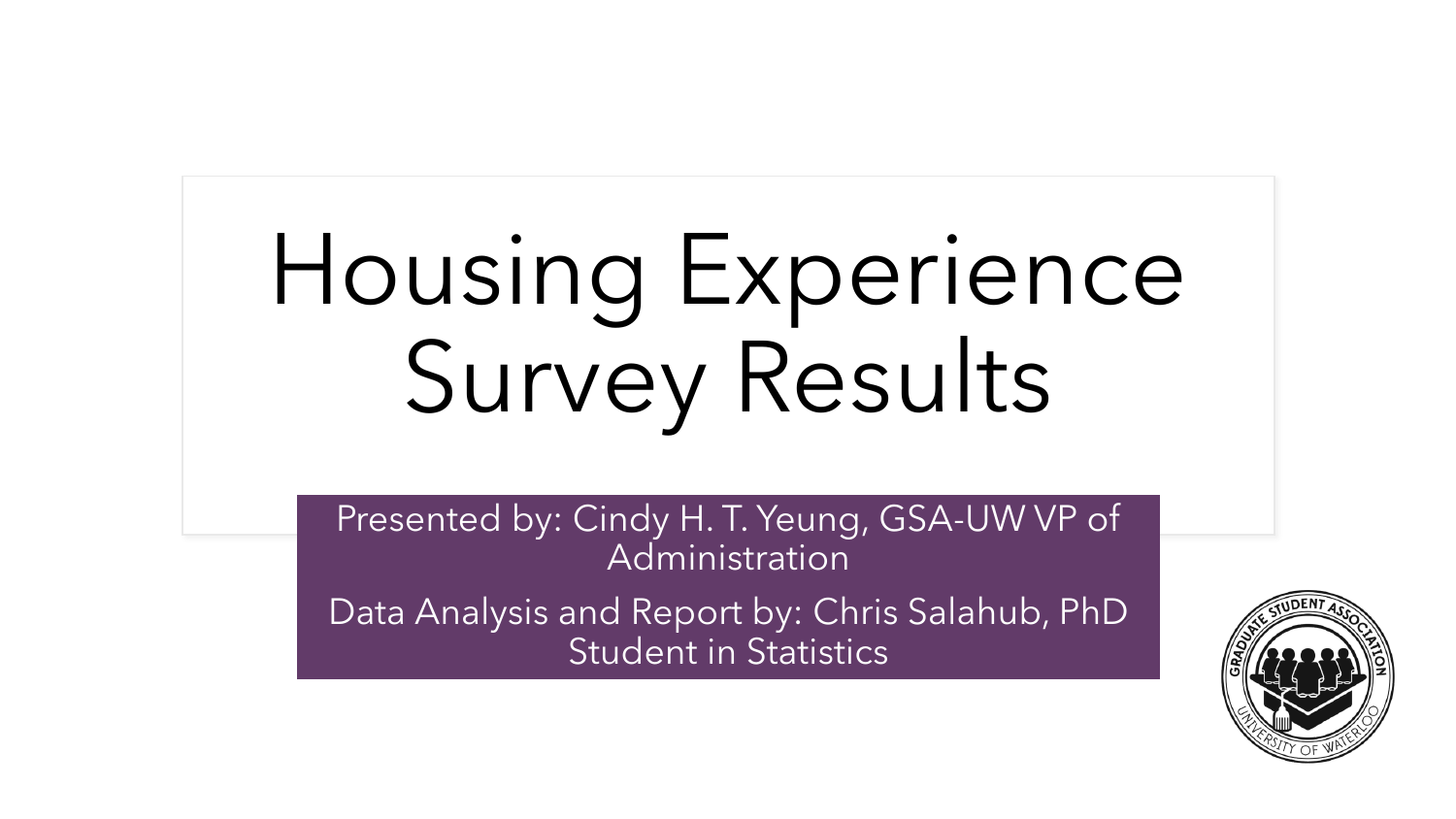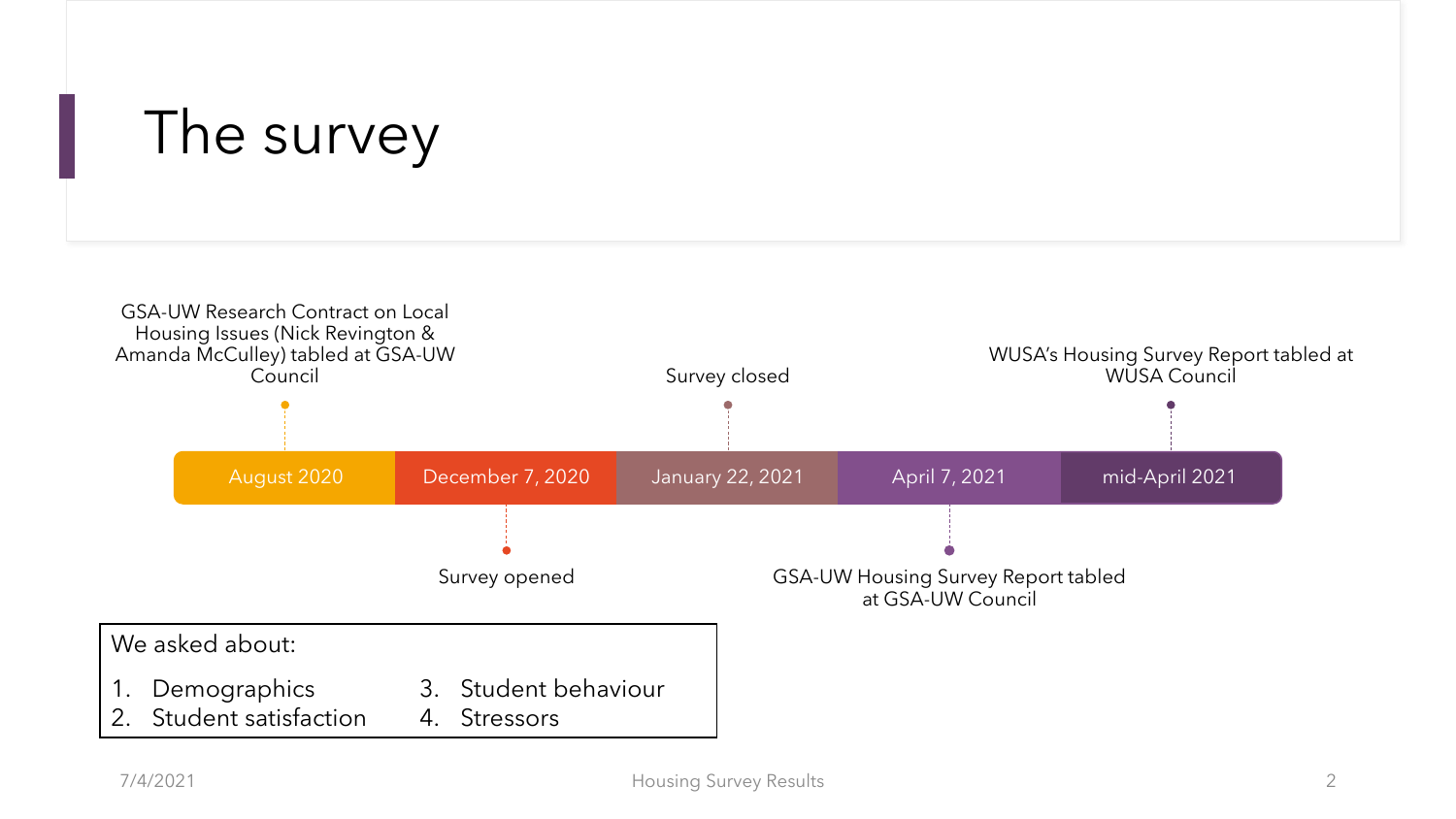### Eikosograms – an e.g., with Residence

Yes, I am in another country  $\sqrt{8\%}$ Yes, I am in another Canadian city

73%: A majority of STEM 1st years are not living in Canada, and may never have 85%: Upper-year international STEM students are likely to still be present in KW



- Group 1: International, Non-White, Upper-Year PhD Students in ENG and MATH
- Group 2: Domestic, White, Upper-Year PhD Students not in ENG or MATH
- Group 3: Domestic, White, 1 st Year Master's not in ENG or MATH
- Group 4: International, 1<sup>st</sup> Year Master's in ENG and **MATH**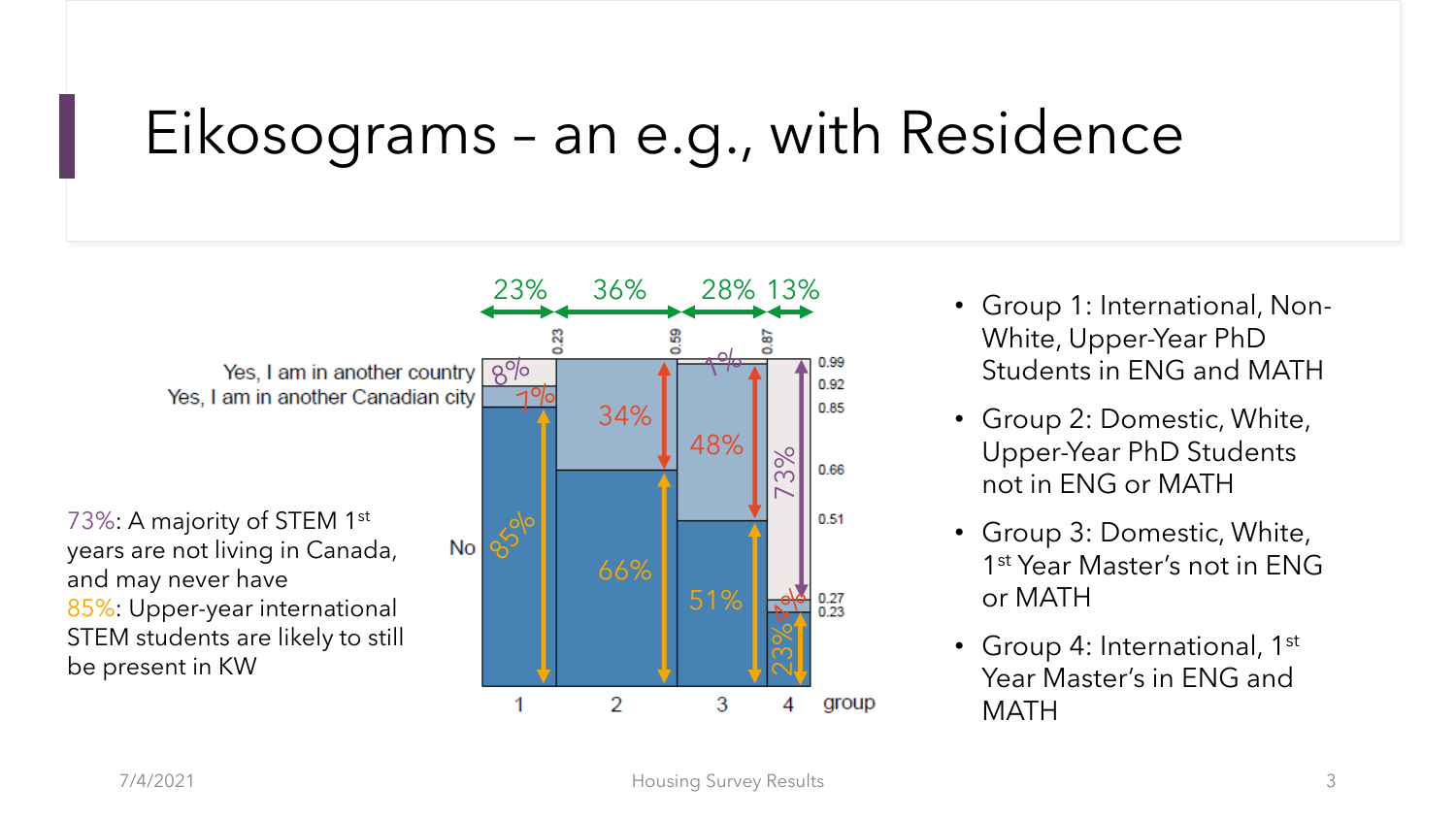

![](_page_3_Figure_1.jpeg)

### 1. Demographics – 1

- N = **566** graduate student respondents
- Largest representation:
	- PhD
	- Off-campus
	- Domestic
- Domestic students are less likely to live on campus, but are slightly more likely to live with family than international students

0.89

 $0.78$ 

0.67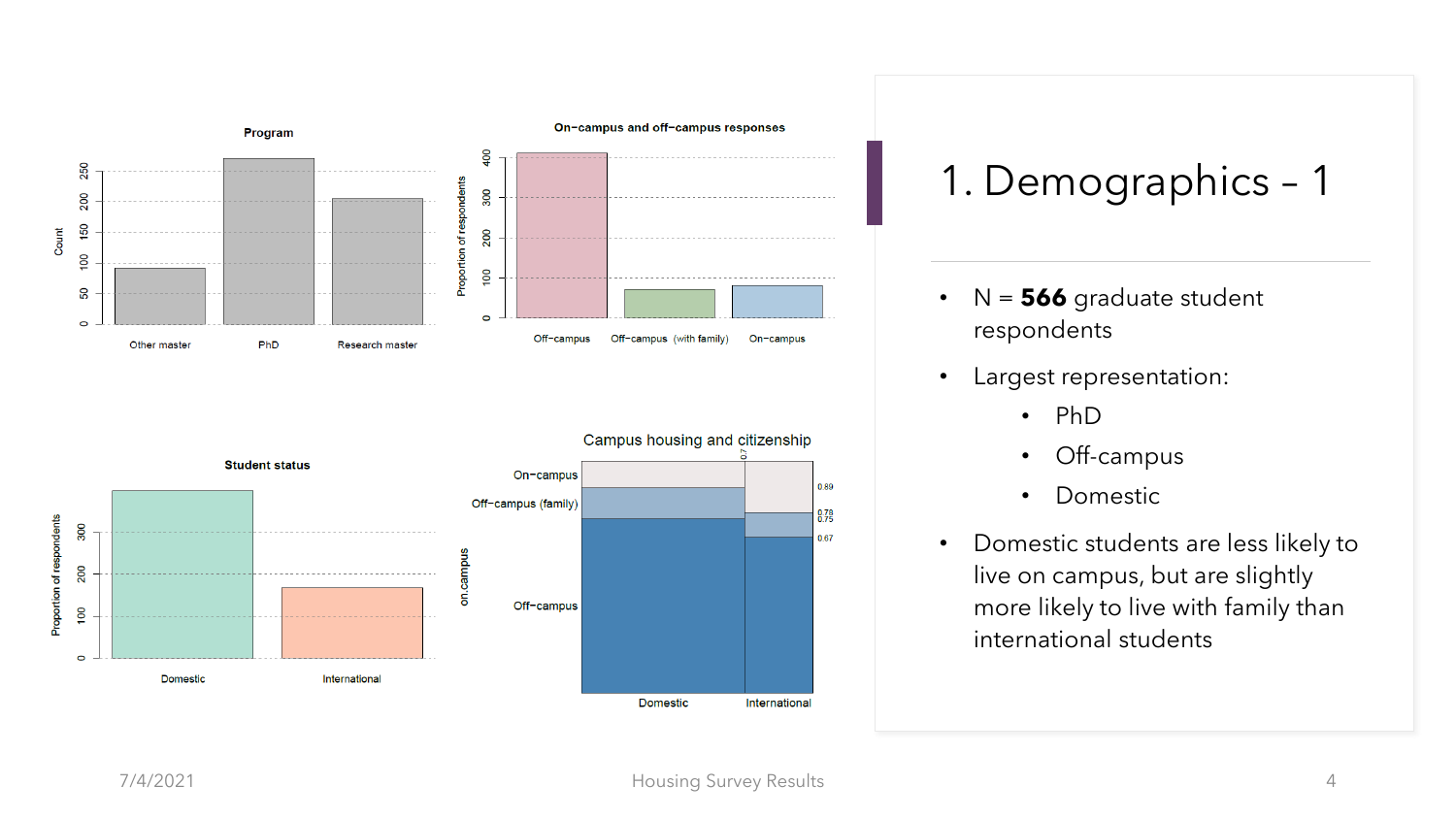![](_page_4_Figure_0.jpeg)

### 1. Demographics – 2

- Majority of **residence in Waterloo (70%)**, then Kitchener/Cambridge
- Most off -campus students report **living in non -student -catered housing (64%)** (research master's and international)
	- versus in student-catered housing  $(-25%)$
	- Note that international students appear **less familiar** with the distinction
- Most **students rent** (80%) vs co -op, owning, other; with domestic and professional or course -based masters students more likely to own than rent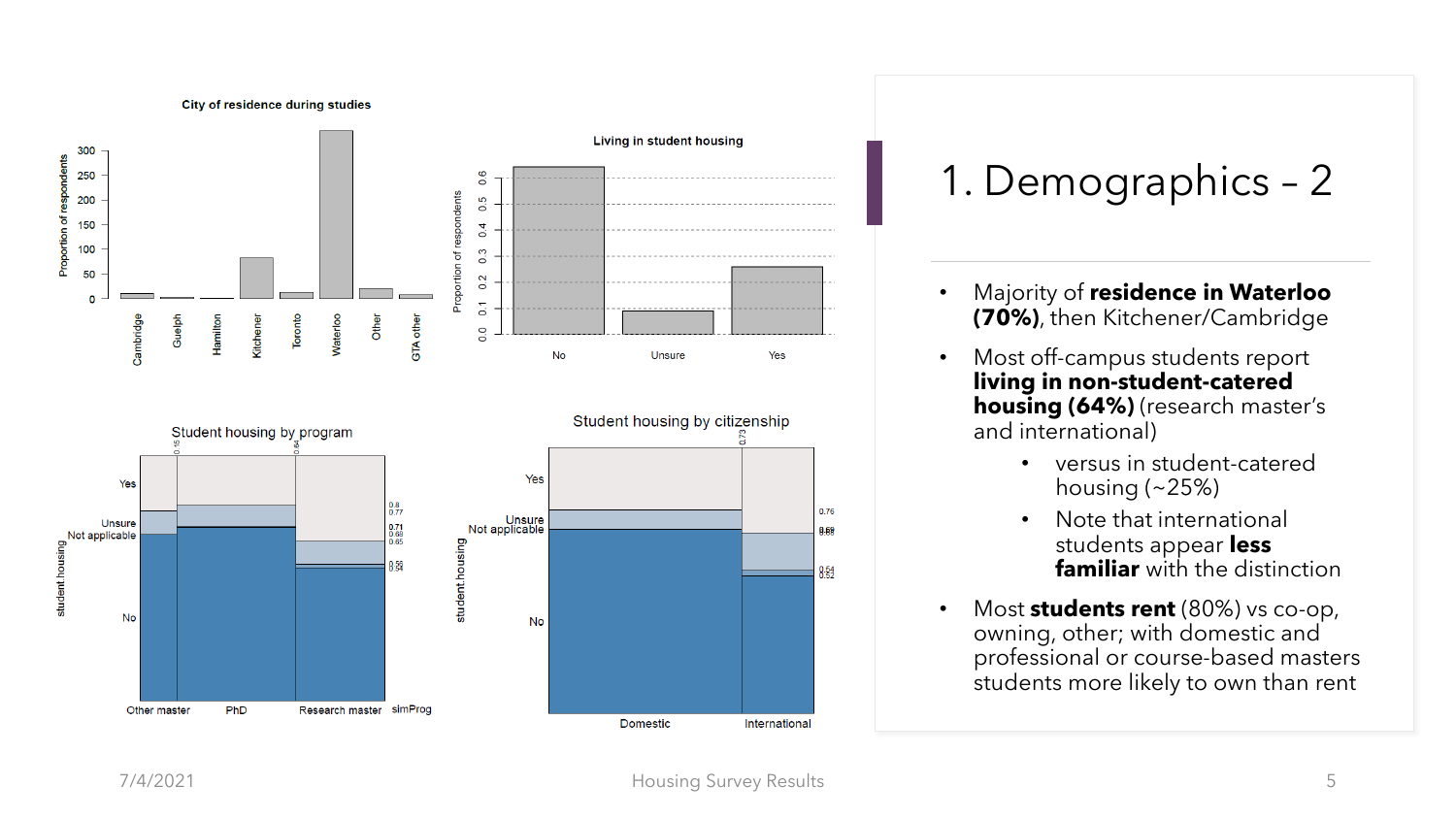- Presence of pests such as cockroaches
- Problems with heating and ventilation
- Poor water quality
- Cracks and weathering on exterior of unit
- Mold or mildew
- Evidence of damaged or rotting building materials

![](_page_5_Figure_6.jpeg)

![](_page_5_Figure_7.jpeg)

![](_page_5_Figure_8.jpeg)

### 2. Satisfaction – 1

- **Pests and vermin** most common quality issue
- Other maintenance issues  $(n = 44)$ include **broken appliances** (n = 11), **plumbing issues**  $(n = 9)$  most frequently
- Suggests domestic students tend to choose older housing vs international students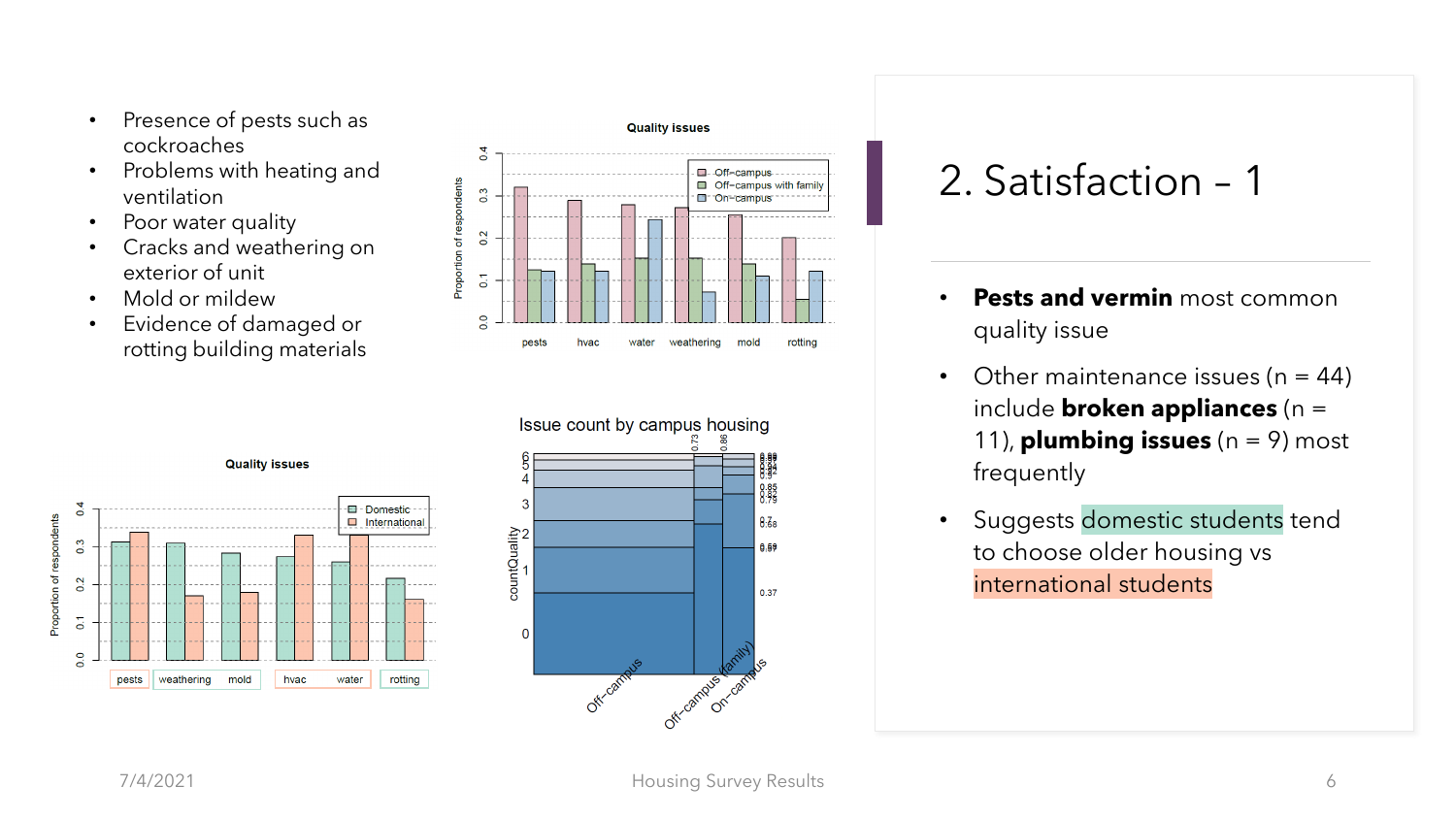#### Report at what level students are able to meet their needs after accounting for housing costs:

More than enough funds to meet basic needs, unanticipated expenses, luxury items

Proportion of respondents

- Enough funds to cover basic needs and unanticipated expenses
- 3. Enough funds to just cover basic expenses
- 4. Insufficient funds to cover basic expenses
- 5. Prefer not to say
- 6. NA

![](_page_6_Figure_7.jpeg)

![](_page_6_Figure_8.jpeg)

#### Needs supported after paying for housing

![](_page_6_Figure_10.jpeg)

### 2. Satisfaction – 2

- While most students (70%) report meeting or exceeding their basic needs, **~1/4 of respondents** fail to meet their basic needs after paying for housing
	- **13% of domestic students**
	- **1/3 for international students**
- Breakdown by on- and off-campus housing
	- On-campus: Large plurality are affording a basic QoL after funding their housing
	- Off-campus: more variable in their responses; most commonly report have enough money to meet basic needs
	- **Living with family**: most report NA or fail to afford basic needs
- Proportion of budget going towards rent
	- Correspondence to other related question spending less of budget on rent = more likely to have enough money to meet basic needs
	- Domestic students (42%) are more likely than **international** (28%) to spend <50% of budget on rent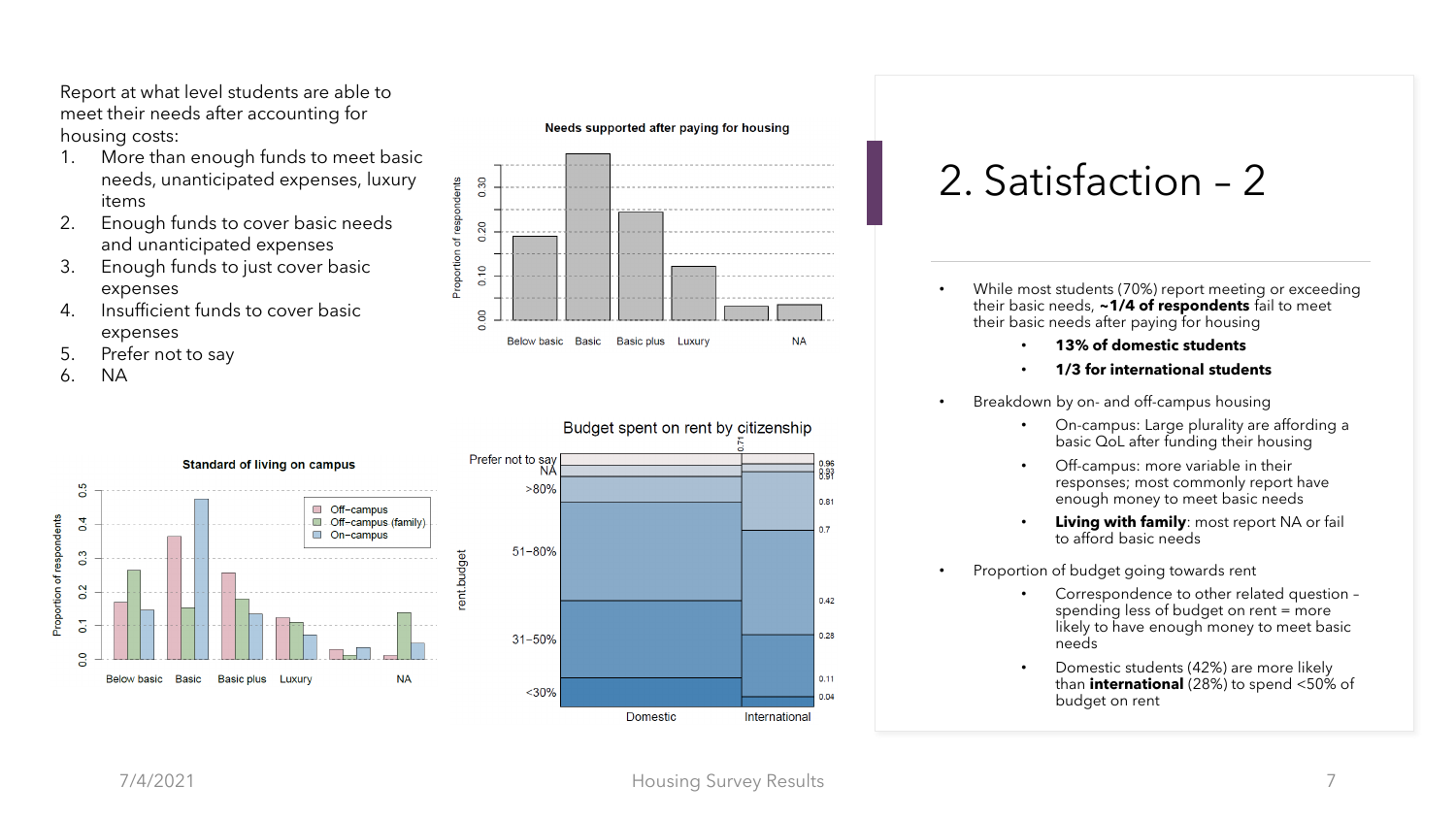![](_page_7_Figure_0.jpeg)

#### 2. Satisfaction – 3

- Roughly **half of students** experience 1 or 2 maintenance issue every semester, **less than a tenth** experience >5
- Students living on campus were more likely to report no maintenance issues than those **off campus**, and were less likely to experience more than one issue in a semester
- Students **living with family** are less likely to report maintenance issues than other off campus students
- Students living in **student-targeted housing** typically face more issues per semester vs non-student-targeted housing
- **53 students** suspected facing housing-related discrimination due to an aspect of their personal identity
- In the Waterloo Region, both domestic (10%) and **international students** (15%) face housing discrimination, however, the latter are twice as likely to indicate uncertainty over whether they had been treated in a discriminatory manner
- Roughly 1 in 3 students have lived in housing that required ≥2 major repairs, one of the definitions of **inadequate housing**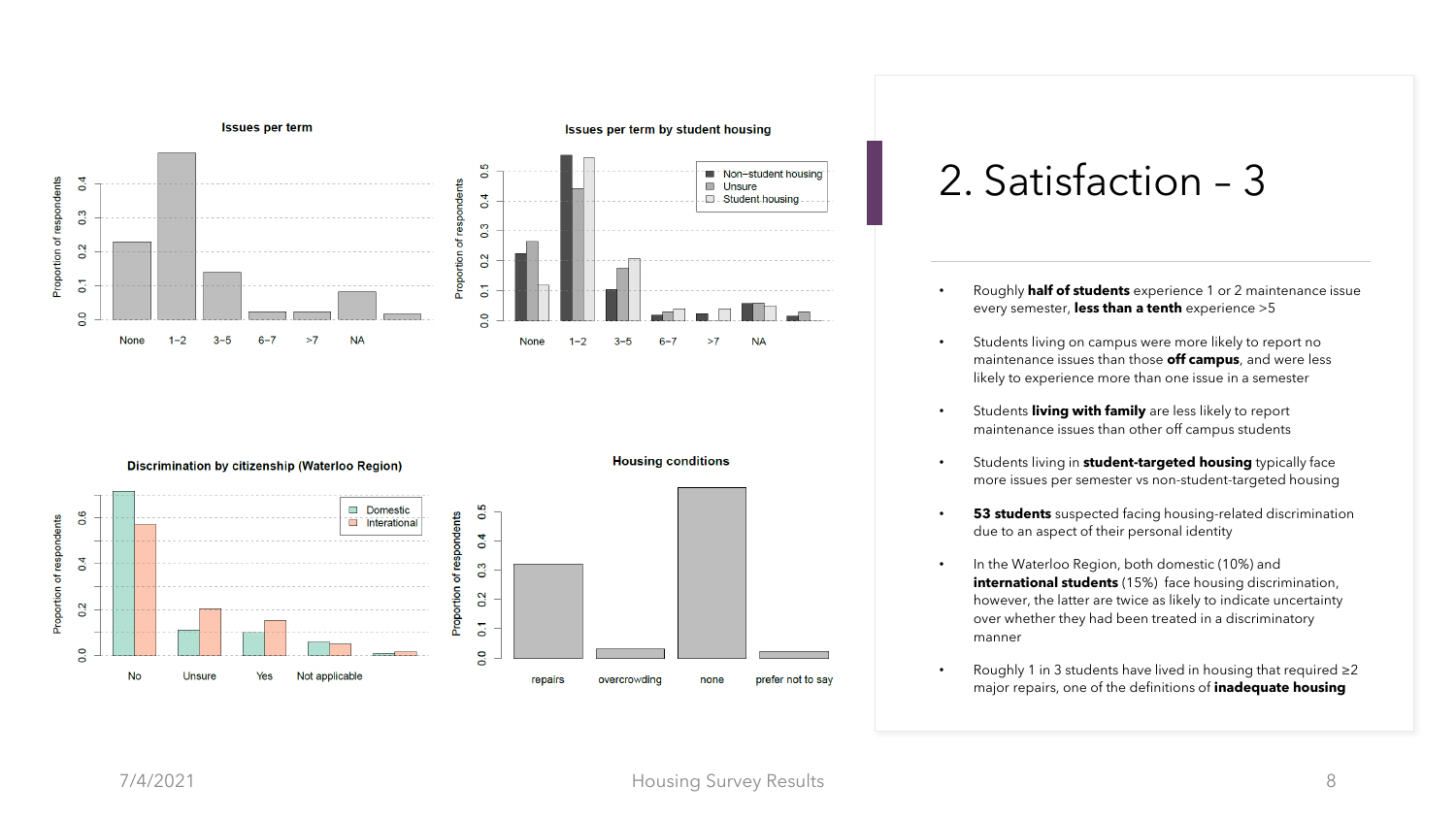![](_page_8_Figure_0.jpeg)

Utilization of different services:

- 1. WUSA Off Campus Housing Service
- 2. Studentcare Legal Protection Program
- 3. External services (Waterloo Region Community Legal Services, the Region of Waterloo Renters Toolkit, etc.)

![](_page_8_Figure_5.jpeg)

### 3. Behaviour - 1

- Largest proportion of students take the **bus or train or go by foot** to campus, and **commute for <0.5 hour**
- Use of services to assist students in housing
	- **Majority of students** are not utilizing any of services
	- There is a knowledge gap between domestic and **international students**, latter is much less likely to be aware of different legal services available to them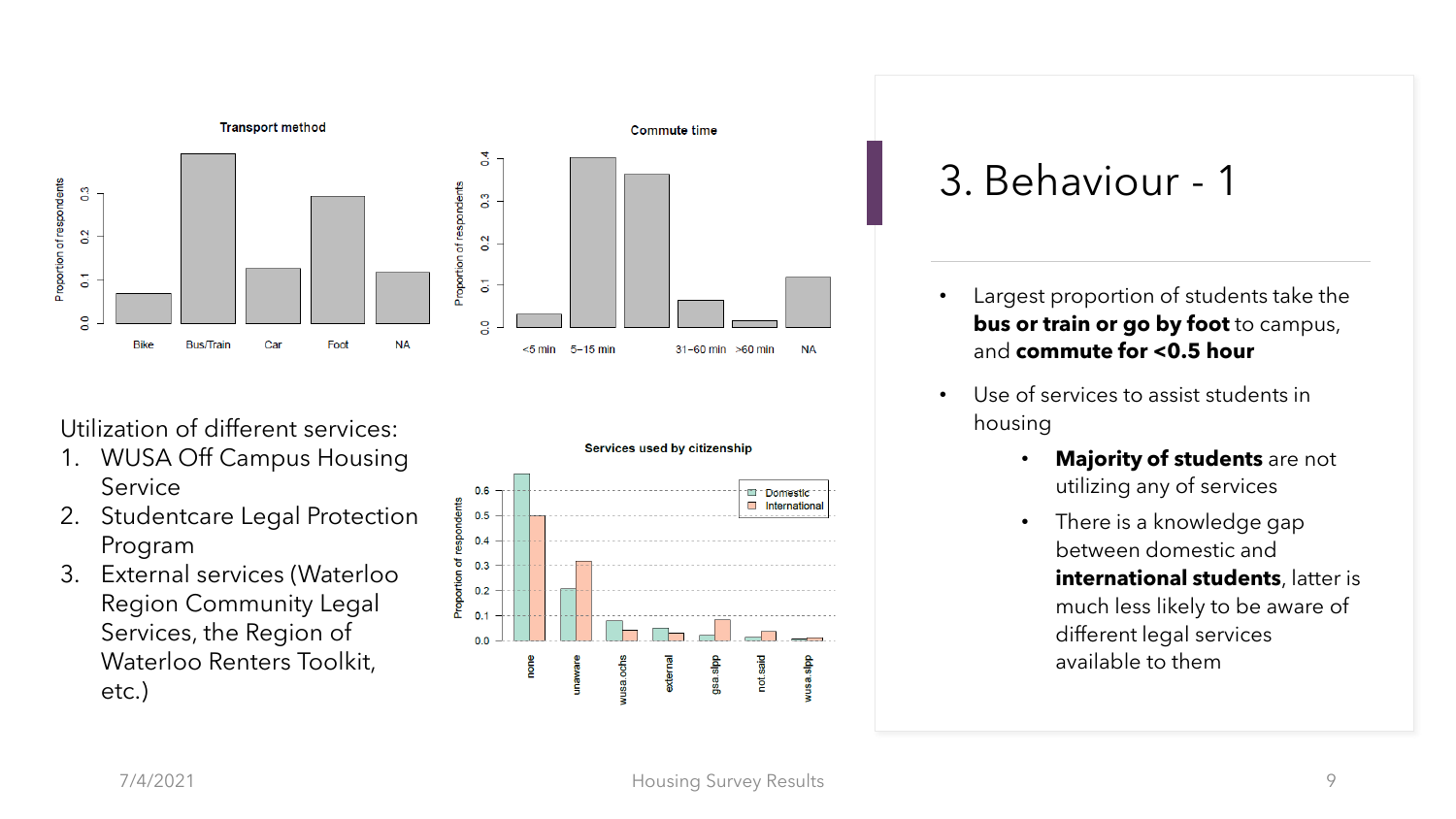#### Pursuing legal action due to housing:

- Discussion to resolve an issue
- 2. Consultation with legal council or a housing advocate
- 3. Adjudication
- 4. Mediation

![](_page_9_Figure_5.jpeg)

![](_page_9_Figure_6.jpeg)

- 3. Behaviour 2
- address **concerns with their landlords** is the discussion of issues
- However, despite similar housing quality responses for both citizenship groups, **international students** are much less likely to report pursuing these conversations
- Most common illegal clause signed is the **prohibition of pets**; can also see that **domestic students** more likely to have signed leases with illegal clauses
- **International students** are far less likely to recognize illegal clauses than domestic students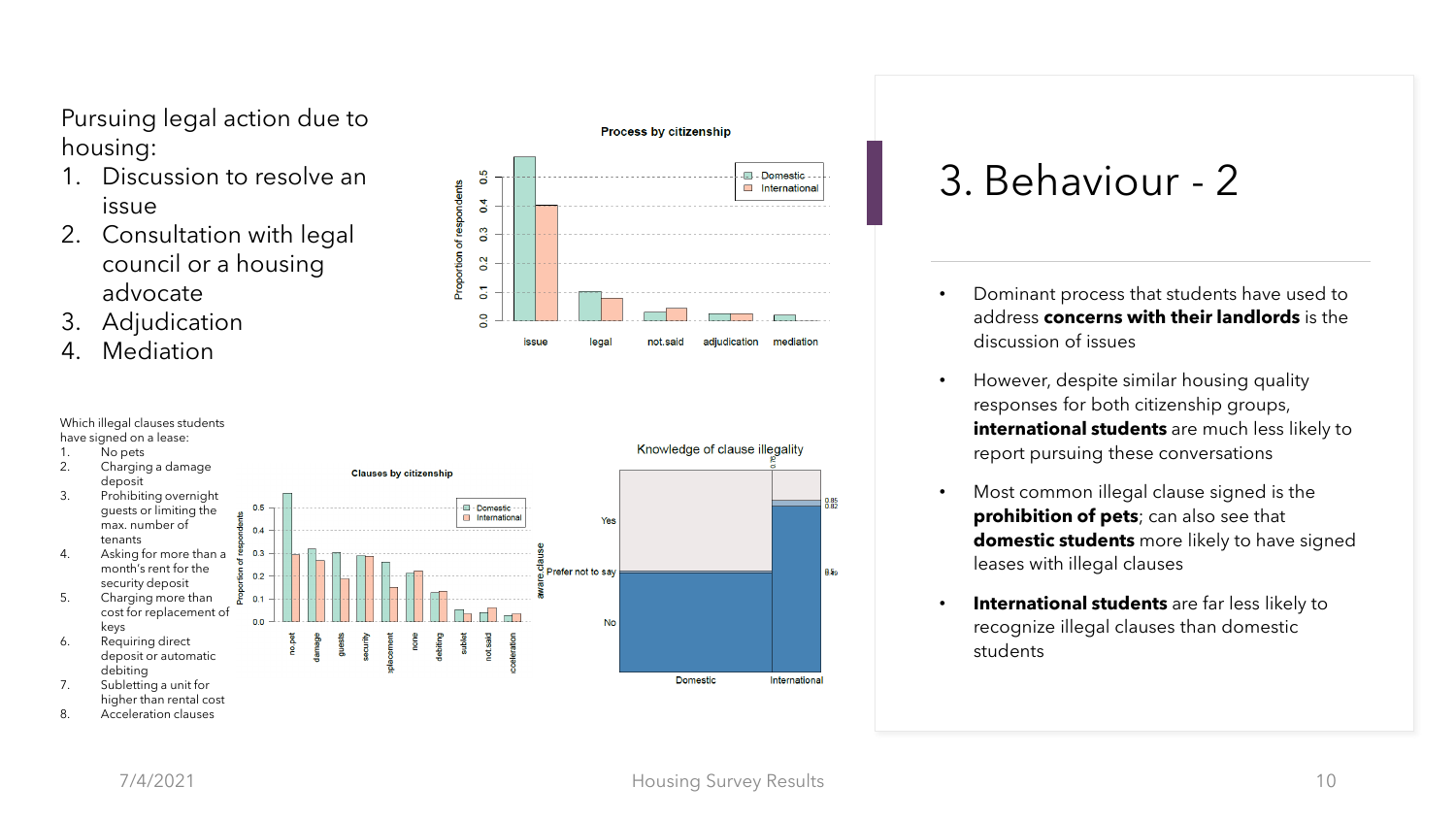Responses to a competitive and limited housing market:

- Forced to stay with family or a partner
- 2. Couch surf or stay with friends while between housing
- 3. Live in temporary housing (e.g., Airbnb, hotel, motel)
- 4. Forced to sleep on campus
- 5. Forced to sleep in a vehicle
- 6. Access to an emergency shelter or housing
- Stop school

Impact of COVID -19 on housing situation:

- Moving in with family
- 2. Reducing money they have for non shelter expenses
- 3. Resulting in a lease termination
- 4. Paying rent despite moving out
- 5. Causing roommates to leave
- 6. Allow them to arrange a sublet
- 7. Causing a negotiated rent reduction
- 8. Causing rent to increase
- 9. Leading to eviction
- 10. Interrupting a planned sublet

![](_page_10_Figure_19.jpeg)

![](_page_10_Figure_20.jpeg)

### 4. Stressors

- one of these circumstances over their studies
	- Suggest less robust support networks for these students to fall back upon while searching for or between housing
- **68 students** reported that they ever felt they were at risk of homelessness during their time as a UW student
	- Greater anxiety appears to exist in **international students**
- As a result of COVID -19, **international students**  have been more likely to experience a change in their housing situation, less likely to move in with family, and have less money for non -shelter expenses
- 27 students responded that they were provided with an eviction noticed or asked to vacate by their landlord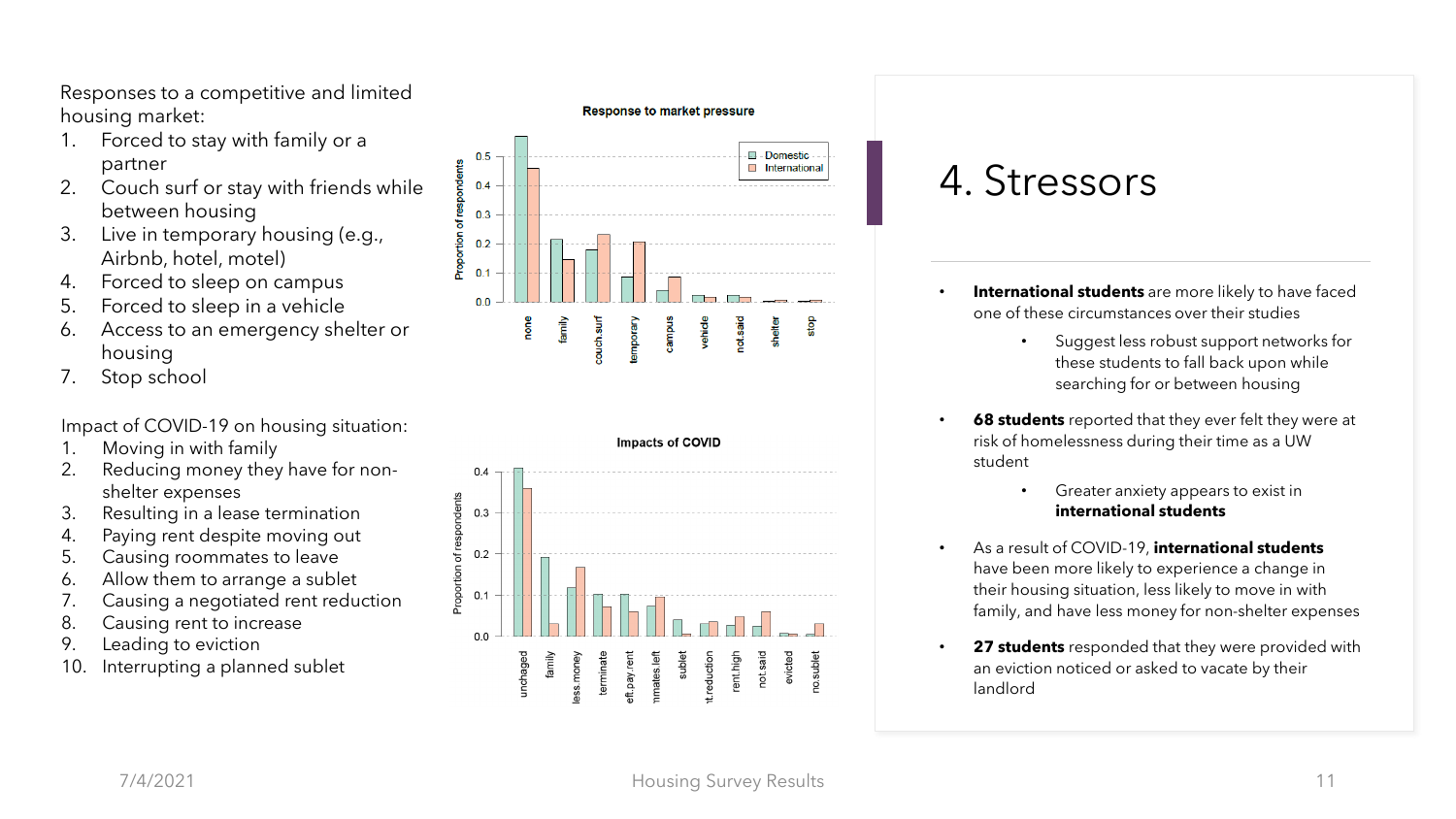### Modelling – Focusing on: (1) security, (2) sustainability, and (3) quality of housing

#### **Predictors**

- Type of housing (rent vs. own, on- vs. off-campus, student housing)
- Type of student (program, citizenship)
- Student location (region live in)

![](_page_11_Figure_5.jpeg)

![](_page_11_Figure_6.jpeg)

#### **Homelessness Concern Coefficients**

![](_page_11_Figure_8.jpeg)

#### **Quality Complaints Coefficients**

![](_page_11_Figure_10.jpeg)

Significant predictors:

- (1) international
- (2) PhD students, international
- (3) renting, domestic